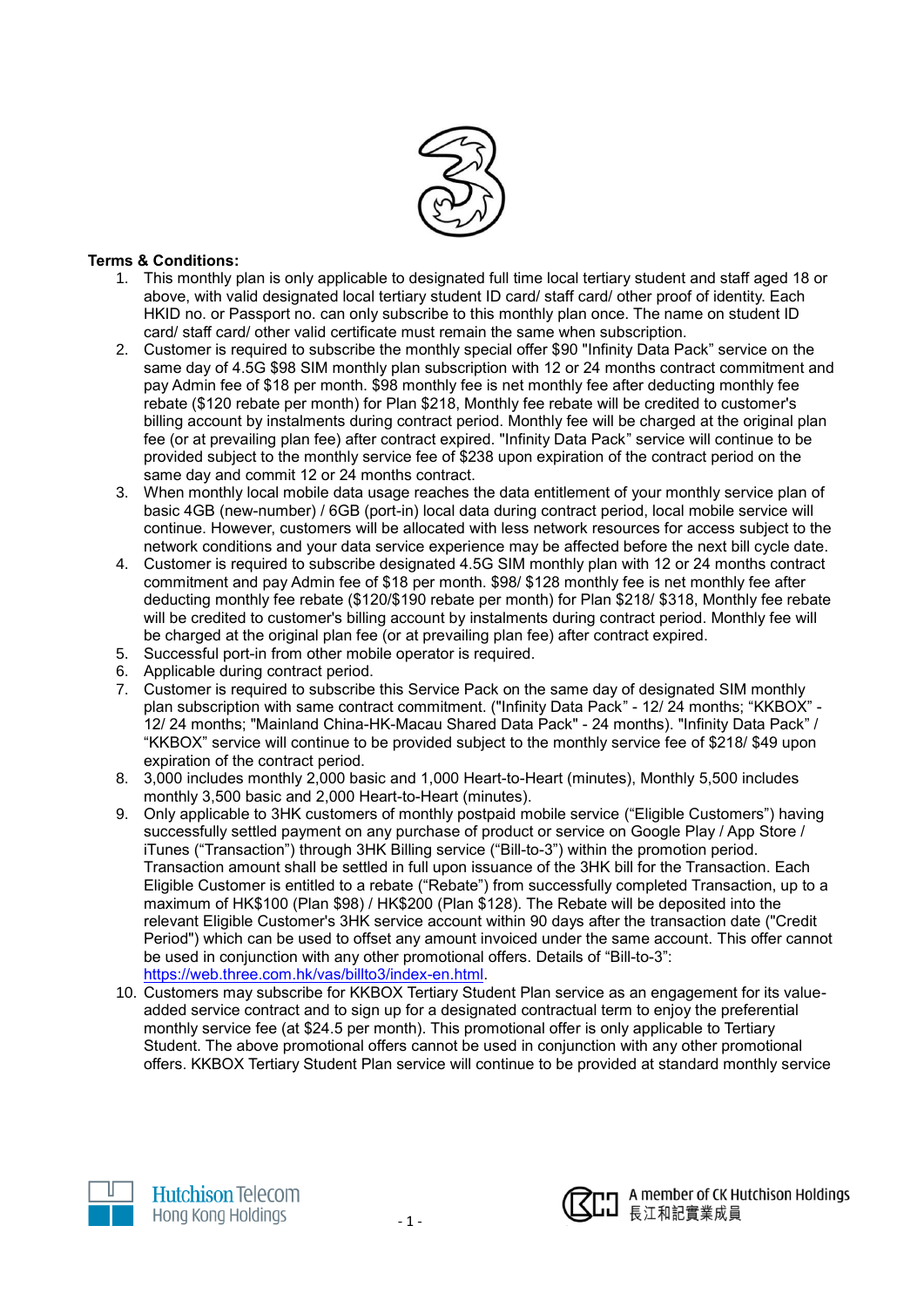fee of \$49 upon expiry of the designated contract period unless the customer terminates the service by calling 3Customer Services Hotline at least seven days prior to the expiry of the contract period. HTCL reserves the right to change the content, terms and conditions of the above offer at any time without prior notice. If customer terminates KKBOX Tertiary Student Plan service prior to expiry of the applicable contract period, the customer agrees to pay to HTCL an early termination charge equivalent to the monthly services fees multiplied by the number of months remaining of the minimum contract period of the subscribed for services. For details of the above, please refer to <http://bit.ly/kkboxStudentPlan>

- 11. This local and roaming data usage is applicable to the designated networks in Hong Kong, Macau and Mainland China only. Roaming voice call, roaming SMS, Home Direct Line service and roaming video call are not included. Meanwhile, other 3HK data roaming plan are not applicable to these destinations. Customer is required to activate "Full Roaming Service" to enjoy this offer and cannot be deactivated within the contract period. For details of "Full Roaming Service", please visit [www.three.com.hk/roaming.](http://www.three.com.hk/roaming) Related roaming usage is subject to roaming coverage, system compatibility and other relevant conditions of the designated networks, which are subject to change without prior notice.
- 12. If customer uses data service while locates outside Macau and Mainland China, customer could purchase or use 3HK's other data roaming service plans, customer will be charged at this particular data plans accordingly, otherwise, Standard Roaming Rate will be applied. After contract has expired or promotion period, if customer uses data service in Macau and Mainland China, customer could purchase or use 3HK's other data roaming service plans, customer will be charged at this particular data plans accordingly, otherwise, Standard Roaming Rate will be applied.
- 13. This freely-used service is only applicable during the first 12-month bill months. This freely-used service among Mainland China, HK, Macau shared social data usage is solely applied for designated social mobile apps of WhatsApp and WeChat which are VoIP voice call, delivery of text and voice messages, images and video clips, excluding Apps download, software update, playing videos via WeChat Moment, using in- app location based features, using WeChat wallet, accessing or downloading content from and/or redirection to any other websites or applications within the designated Apps and any extra mobile data required by pop up messages. Any other and nonwaived mobile data usage will be deducted from the service data entitlement. The designated social mobile apps of WhatsApp and WeChat are provided by a third supplier, namely WhatsApp Inc. and Tencent International Service Pte. Ltd. ("Social Apps"). The content and the settings of the Social Apps service may change from time to time without any notice. 3HK shall not be responsible for any liability incurred from or in connection with the content, the downloading of the Social Apps, the use of Social Apps service (including but not limited to the accuracy of the information provided by the third party supplier, and any fees, expenses, losses and damages incurred form or caused by the downloading of the Social Apps and/or the use of Social Apps service by the Customers or any other persons) and/or failure or unable to use the full or part of the Social Apps service due to the aforesaid changes and other circumstances beyond 3HK's reasonable control. This freely-used service will be ceased automatically after the first 12-month free period expires. Customer is required to re-subscribe if intends to continue to use this service and the fee is charged at \$39 per month. This service is applicable to the customer with Mainland China-HK-Macau Shared Data only.

## **General Terms and Conditions**

- Offer is valid for a specified limited time period, until further notice.
- Sending and receiving voice calls and MMS to and from 3 subscribers are deemed as Heart-To-Heart voice and Intra MMS.
- Please visit<https://web.three.com.hk/servicecharges/thereaftercharges> for charging details of video call, SMS and voice thereafter service which may be updated by us from time to time.
- There would be no surcharge for receiving a video call from a subscriber of other Hong Kong designated mobile operator.
- Wireless local data usage charge is applicable to Phone email application usage or access to Mail via video mobile phone, access to sites other than the 3Service and wireless modem application.